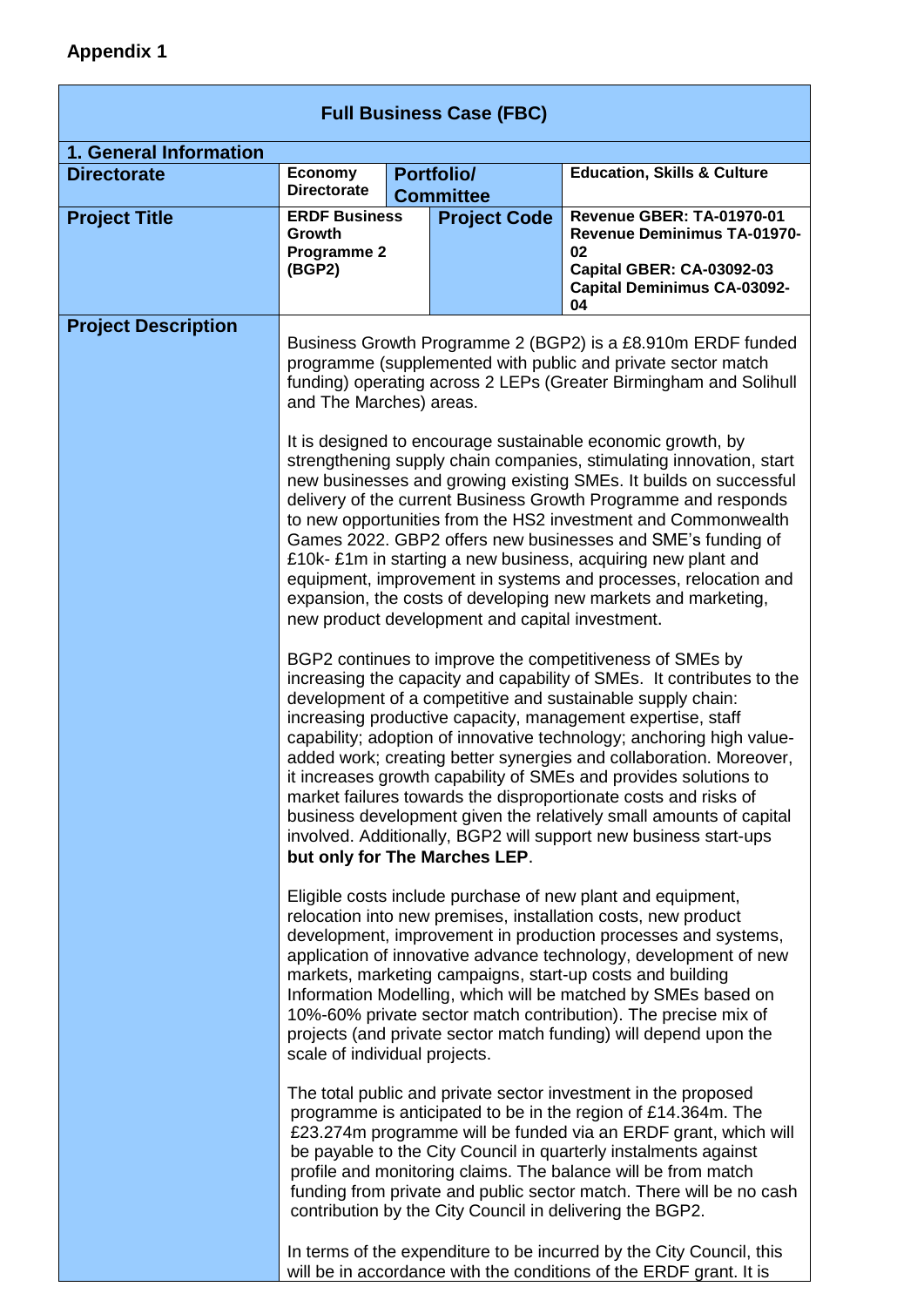|                                                   | estimated that £7.486m (capital and revenue) will be awarded in<br>relation to grants to SMEs (the "beneficiaries") and the balance of<br>£1.424m will cover expenditure in relation programme delivery costs<br>(staffing, marketing and evaluation). The delivery phase of the<br>BGP2 will need to be completed by 31 <sup>st</sup> March 2022.<br>The £8.910m ERDF grant funding will be payable to Birmingham<br>City Council in quarterly instalments against profile and submission<br>of monitoring claims as set out in the offer letter.<br>The City Council will continue to be the Accountable Body for the<br>ERDF grant and to minimise the risk of claw back will ensure that all<br>grant conditions are enforced through partnership agreements with<br>LEP partners and a Conditions of Grant Aid specifically for ERDF,<br>where financial support to SMEs is provided. The COGA will include<br>City Council and ERDF terms and conditions and the ability for the<br>Council to recover funds in the event of a breach of these terms. In<br>the event of a company going into bankruptcy, DCLG have<br>confirmed in writing that this is part of the normal business cycle<br>and BCC will not be subject to any liability for claw back. Given the<br>time dated nature of funding for this programme, this will be<br>managed so as to ensure that there are no ongoing capital/revenue<br>implications for the City Council. Further details as to how such |  |  |  |
|---------------------------------------------------|--------------------------------------------------------------------------------------------------------------------------------------------------------------------------------------------------------------------------------------------------------------------------------------------------------------------------------------------------------------------------------------------------------------------------------------------------------------------------------------------------------------------------------------------------------------------------------------------------------------------------------------------------------------------------------------------------------------------------------------------------------------------------------------------------------------------------------------------------------------------------------------------------------------------------------------------------------------------------------------------------------------------------------------------------------------------------------------------------------------------------------------------------------------------------------------------------------------------------------------------------------------------------------------------------------------------------------------------------------------------------------------------------------------------------------------------------------------------------------------|--|--|--|
|                                                   | risks will be managed are provided in the attached Risk Register<br>(Annex 2).<br>The City Council will also be required to monitor the programme for<br>a year following the end of the project i.e. up to 31 <sup>st</sup> December<br>2022.                                                                                                                                                                                                                                                                                                                                                                                                                                                                                                                                                                                                                                                                                                                                                                                                                                                                                                                                                                                                                                                                                                                                                                                                                                       |  |  |  |
|                                                   | An established Investment Board comprising of a BGP2<br>management team, DCLG, LEP partners, private sector partners,<br>universities, supported by appropriate technical, financial (City<br>Finance) and legal advice, will continue to operate to recommend<br>approval of these grants. BCC will manage the BGP2 and monitor<br>outputs created as a result, to ensure businesses deliver upon<br>expansion plans. Assistance will only be provided to those that<br>meet the BGP2 criteria.                                                                                                                                                                                                                                                                                                                                                                                                                                                                                                                                                                                                                                                                                                                                                                                                                                                                                                                                                                                     |  |  |  |
|                                                   | BGP2 delivery start 1 <sup>st</sup> January 2019 (subject to confirmation of<br>funding from MHCLG). It is proposed that the award of investment<br>grants will be delegated to Corporate Director Economy in<br>accordance with the grant award criteria.                                                                                                                                                                                                                                                                                                                                                                                                                                                                                                                                                                                                                                                                                                                                                                                                                                                                                                                                                                                                                                                                                                                                                                                                                           |  |  |  |
| <b>Links to Corporate</b><br>and Service Outcomes | The objectives of BGP2 are consistent with the priorities set out in<br>the Council Plan: 2018-2022 specifically Priority 2 "We will strive to<br>maximise the investment in the city and engage local employers to<br>create quality jobs and opportunities for citizens". This programme<br>has emerged from research evidence and intelligence from the<br>existing BGP programme supported by ERDF funding and reflects<br>the Ministry of Housing, Communities and Local Government's<br>priorities of supporting the LEPs across the West Midlands.                                                                                                                                                                                                                                                                                                                                                                                                                                                                                                                                                                                                                                                                                                                                                                                                                                                                                                                            |  |  |  |
|                                                   | BGP2 is fully aligned to the aims of the Priority Axis 3a, 3c and 3d<br>of the European Structural and Investment Fund (ESIF) call, which<br>seeks to encourage entrepreneurship and improve the<br>competitiveness of SMEs by increasing the capacity and capability<br>of SMEs. It contributes to the development of a competitive and<br>sustainable supply chain: increasing productive capacity,<br>management expertise, staff capability; adoption of innovative<br>technology; anchoring high value-added work; creating better<br>synergies and collaboration. It also seeks to increase growth<br>capability of SMEs and provides solutions to market failures<br>towards the disproportionate costs and risks of business                                                                                                                                                                                                                                                                                                                                                                                                                                                                                                                                                                                                                                                                                                                                                 |  |  |  |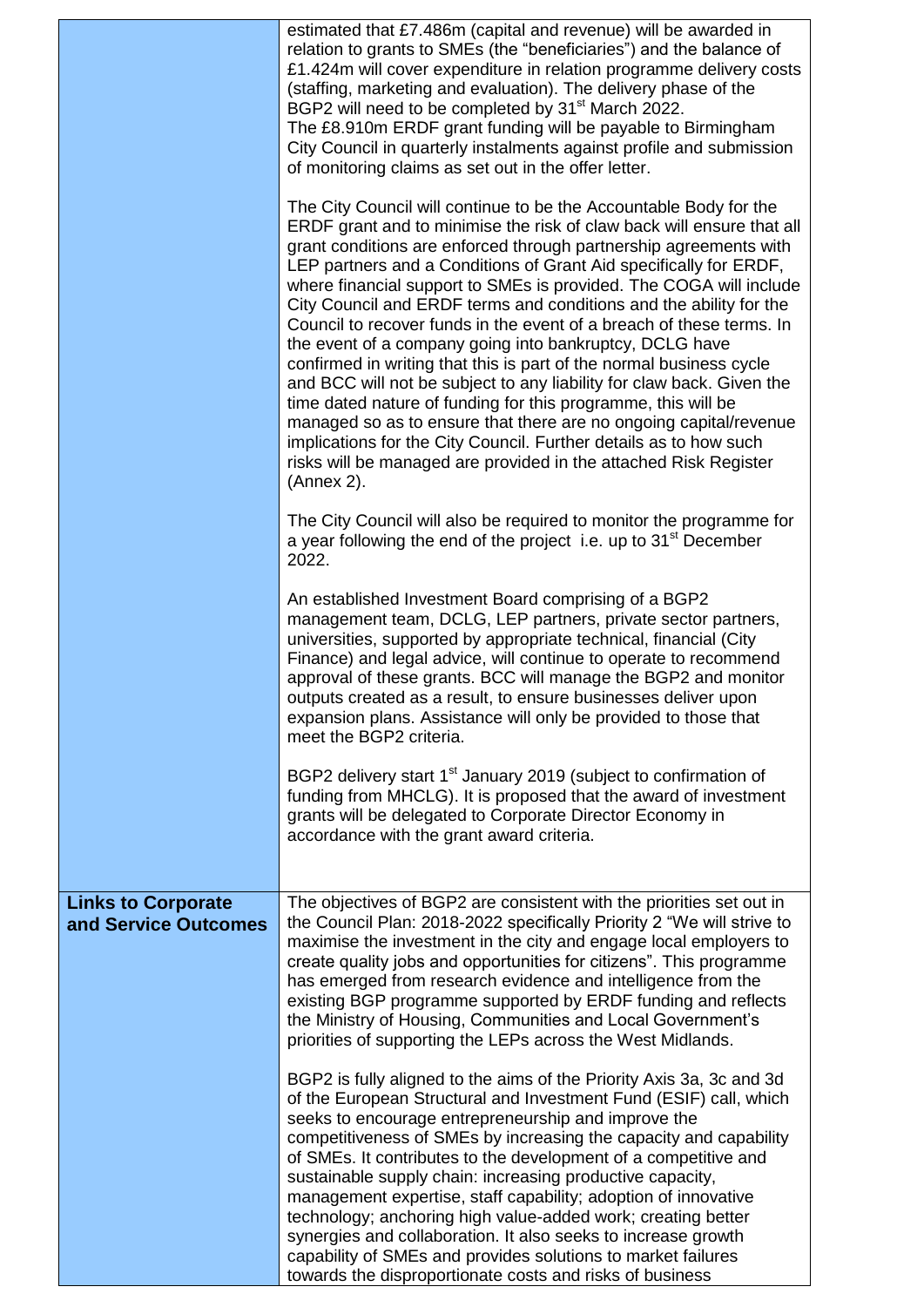|                           | development given the relatively small amounts of capital involved.                                                                                                                                                                                                                                                        |  |  |  |  |  |
|---------------------------|----------------------------------------------------------------------------------------------------------------------------------------------------------------------------------------------------------------------------------------------------------------------------------------------------------------------------|--|--|--|--|--|
|                           | The programme contributes to the Government's commitment to<br>develop a competitive and sustainable supply chain by: increasing<br>productive capacity, management expertise and staff capability;<br>adoption of innovative technology; anchoring high value-added<br>work; creating better synergies and collaboration. |  |  |  |  |  |
|                           | GBSLEP and The Marches LEP partners are fully committed to<br>BGP2. BGP2 will continue to build on the existing partnership and<br>enhance collaborative working.                                                                                                                                                          |  |  |  |  |  |
| <b>Project Definition</b> | 24 <sup>th</sup> January 2018<br><b>Briefing note to Cabinet</b><br>Date of                                                                                                                                                                                                                                                |  |  |  |  |  |
| <b>Document Approved</b>  | Member for Jobs and<br><b>Approval</b>                                                                                                                                                                                                                                                                                     |  |  |  |  |  |
| by                        | Skills to approve Outline                                                                                                                                                                                                                                                                                                  |  |  |  |  |  |
|                           | Application and reported                                                                                                                                                                                                                                                                                                   |  |  |  |  |  |
|                           | to Star Chamber                                                                                                                                                                                                                                                                                                            |  |  |  |  |  |

| <b>Benefits</b>                             | <b>Measure</b><br><b>Impact</b>                                                                                                                                                                                                                                                   |                                                                                                                                                                                                                                                                                                              |  |  |  |
|---------------------------------------------|-----------------------------------------------------------------------------------------------------------------------------------------------------------------------------------------------------------------------------------------------------------------------------------|--------------------------------------------------------------------------------------------------------------------------------------------------------------------------------------------------------------------------------------------------------------------------------------------------------------|--|--|--|
| <b>Quantification-Impact</b><br>on Outcomes | To provide 285 businesses with<br>financial assistance to improve their<br>performance across the 2 LEP areas<br>by March 2022.<br>Create 143 new business start-ups in<br>The Marches LEP only.                                                                                  | Will lead to up to an<br>estimated £10m of public<br>and private sector<br>investment to help improve<br>business competitiveness.                                                                                                                                                                           |  |  |  |
|                                             | Will generate new jobs by December<br>2018.                                                                                                                                                                                                                                       | Will lead to creation of 900<br>new jobs and lead to an<br>increase in Gross Value<br>Added.                                                                                                                                                                                                                 |  |  |  |
|                                             | Strengthen supply chain companies<br>involved in the delivery of HS2 project<br>and Commonwealth Games.                                                                                                                                                                           | Will ensure a competitive<br>and sustainable supply<br>chain with the capacity,<br>capability and expertise to<br>deliver HS2 initiative<br>Will lead to reduction in<br>CO2 emissions by<br>encouraging investment in<br>improved efficiency<br>measures and introduction<br>of new production<br>processes |  |  |  |
|                                             | Carbon reduction                                                                                                                                                                                                                                                                  |                                                                                                                                                                                                                                                                                                              |  |  |  |
|                                             | Expanding the green economy                                                                                                                                                                                                                                                       | Will lead to the<br>development and growth<br>of businesses within this<br>sector of industry.                                                                                                                                                                                                               |  |  |  |
| <b>Project Deliverables</b>                 | <b>Programme Outcomes:</b><br>encourage growth.                                                                                                                                                                                                                                   | The BGP2 will provide grant assistance to SME's to support<br>development and growth of the supply chain (HS2. Commonwealth<br>Games suppliers and Green Economy), stimulate innovation and                                                                                                                  |  |  |  |
|                                             | BGP2 will also stimulate entrepreneurship and create new business<br>start-ups in The Marches LEP.<br>It will contribute to the GBSLEP and The Marches LEPs<br>overarching objectives to encourage entrepreneurship and increase<br>business growth, investment and job creation. |                                                                                                                                                                                                                                                                                                              |  |  |  |
|                                             |                                                                                                                                                                                                                                                                                   |                                                                                                                                                                                                                                                                                                              |  |  |  |
|                                             | GBP2 outcomes will be subject to regular (quarterly) monitoring<br>reports to government (BIS).                                                                                                                                                                                   |                                                                                                                                                                                                                                                                                                              |  |  |  |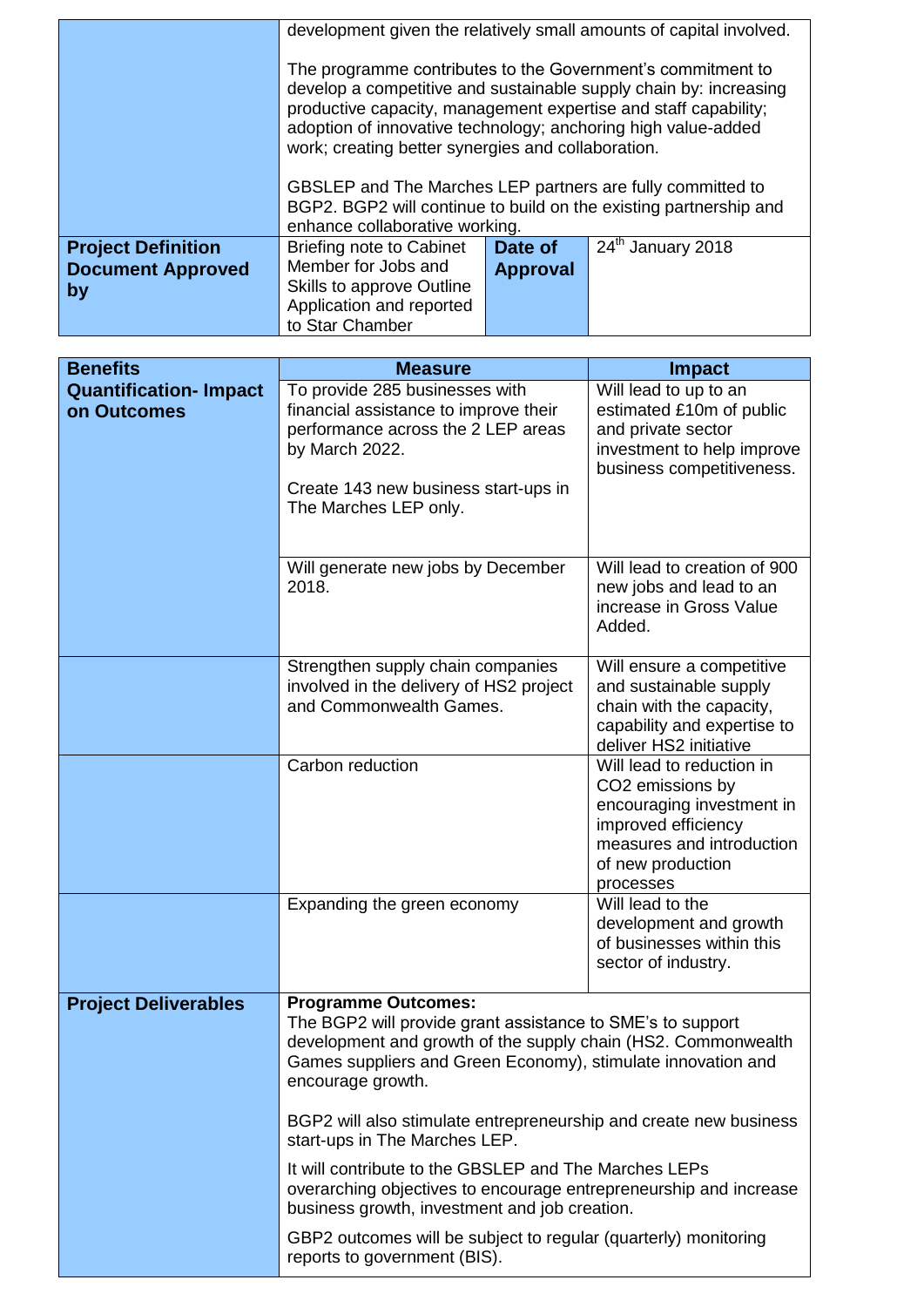| <b>Scope</b> | <b>Programme scope</b>                                                                                                                                                                                                                                                                                                                                                                                                                                                                                                                                                                                                                                                                                                                                                           |  |  |  |  |
|--------------|----------------------------------------------------------------------------------------------------------------------------------------------------------------------------------------------------------------------------------------------------------------------------------------------------------------------------------------------------------------------------------------------------------------------------------------------------------------------------------------------------------------------------------------------------------------------------------------------------------------------------------------------------------------------------------------------------------------------------------------------------------------------------------|--|--|--|--|
|              | The BGP2 will operate across GBSLEP and The Marches LEP<br>areas. The City Council will be the Accountable Body, supporting<br>the Greater Birmingham and The Marches LEP. The Council will<br>deliver the programme through a network of partners across the 2<br>LEP areas.                                                                                                                                                                                                                                                                                                                                                                                                                                                                                                    |  |  |  |  |
|              | Marketing and promotion work can start in December 2018 (subject<br>to confirmation of funding from MHCLG), with actual delivery to start<br>January 2019.<br>The participating LEP partners and Growth Hubs across GBSLEP,<br>and The Marches LEP areas will be responsible for raising<br>awareness of the programme amongst local business communities<br>and for the marketing and promotion of this to suitable businesses<br>in their locality.                                                                                                                                                                                                                                                                                                                            |  |  |  |  |
|              | Organisation Involvement - The City Council will continue to be the<br>Accountable Body and the lead organisation for this programme. It<br>will also undertake the engagement with all participating LEP<br>partners and ensure they are provided with all the necessary<br>information in order to recruit suitable businesses from their area.<br>This will include the provision of appropriate marketing materials<br>and activities.                                                                                                                                                                                                                                                                                                                                       |  |  |  |  |
|              | Marketing and Engagement - of businesses and referrals will<br>continue to be carried out by the City Council, Growth Hubs And<br>participating LEP Partners drawing upon local knowledge and<br>experience. The City Council will oversee the development of the<br>necessary marketing materials and literature to reflect the<br>programme contact and geographical coverage. Growth Hubs and<br>LEP partners will be responsible for market awareness and<br>promotion, enquiry handling, initial screening of business suitability<br>and ensuring local businesses understand the project criteria and<br>application process in their respective areas. This is an SME based<br>grant programme and excludes all other businesses, which fall<br>outside this definition. |  |  |  |  |
|              | Grants between £0.010m and £1m will be awarded to support<br>approximately 285 SME projects and grants of £2,500 to £0.010m<br>for 143 new start-ups, matched by private sector match                                                                                                                                                                                                                                                                                                                                                                                                                                                                                                                                                                                            |  |  |  |  |
|              | Eligible costs include purchase of new plant and equipment,<br>relocation into new premises, installation costs, new product<br>development, improvement in production processes and systems<br>application of innovative advance technology, development of new<br>markets, marketing campaigns, start-up costs and building<br>Information Modelling, which will be matched by SMEs based on<br>10%-60% private sector match contribution). The precise mix of<br>projects (and private sector match funding) will depend upon the<br>scale of individual projects.                                                                                                                                                                                                            |  |  |  |  |
|              | To be eligible, businesses have to:                                                                                                                                                                                                                                                                                                                                                                                                                                                                                                                                                                                                                                                                                                                                              |  |  |  |  |
|              | be a brand new start-up or trading less than 6 months<br>(within The Marches LEP only).<br>be an SME<br>$\bullet$<br>based within one of the 2 LEP areas<br>$\bullet$<br>existing SME supply chain companies businesses (HS2 and<br>Commonwealth Games 2022 suppliers); SMEs operating<br>within the green economy demonstrating quantifiable green                                                                                                                                                                                                                                                                                                                                                                                                                              |  |  |  |  |

٦

benefits including energy efficiency, waste management, recycling and renewables; businesses involved innovative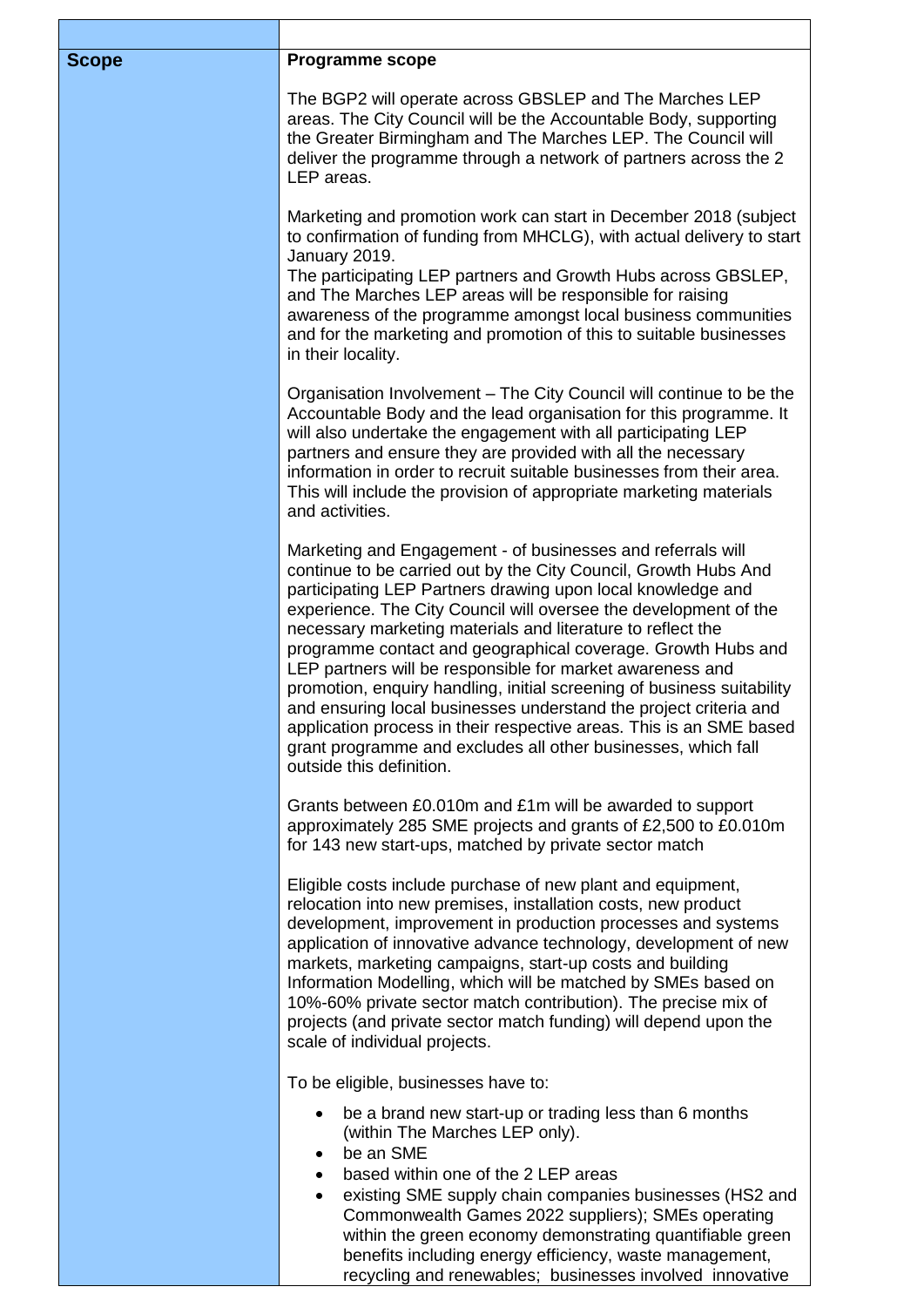|                                                           | production processes leading to new products and services<br>close-to-market and small Business to Business (B2B)<br>businesses looking to expand, relocate and improve access<br>to markets.<br>demonstrate viability and financial need for assistance<br>$\bullet$<br>seeking to implement an investment plan to develop and<br>grow the business<br>create new jobs.<br>Grants to new businesses and SMEs will be subject to De minimis<br>and GBER State Aid Regulations. Grants of £10,000 - £0.100m (De<br>minimis) and grants of £0.101m- £1m (GBER). The grants will be<br>payable retrospectively on satisfactory completion of the project as<br>set out in the funding agreement.                                                                                                                                                                                                                                            |
|-----------------------------------------------------------|------------------------------------------------------------------------------------------------------------------------------------------------------------------------------------------------------------------------------------------------------------------------------------------------------------------------------------------------------------------------------------------------------------------------------------------------------------------------------------------------------------------------------------------------------------------------------------------------------------------------------------------------------------------------------------------------------------------------------------------------------------------------------------------------------------------------------------------------------------------------------------------------------------------------------------------|
| <b>Scope exclusions</b>                                   | The City Council is not providing any cash match-funding towards<br>this project.<br>GBP2 will only support SME's across GBSLEP and The Marches<br>LEP areas. New business start -ups will only be supported within<br>the Marches LEP area.<br>All non B2B businesses.                                                                                                                                                                                                                                                                                                                                                                                                                                                                                                                                                                                                                                                                  |
| <b>Dependencies on</b><br>other projects or<br>activities | Staffing requirements will be fully met from within existing BDI Team<br>resources supplemented by other appropriate financial, legal and<br>technical support to deliver the programme.<br>The achievement of spend and output profiles is dependent on the<br>predicted levels of uptake and in uncertain market conditions is a<br>risk.<br>Risks relating to lack of awareness, take up and number of good<br>quality grant applications, scheme flexibility, and compliance with<br>the grant offer letter, resource management and programme<br>overrun are set out in the attached Risk Register (at Annex 1)<br>together with an action plan mitigating these risks.                                                                                                                                                                                                                                                             |
| <b>Achievability</b>                                      | The allocation of adequate and necessary staff resource and<br>structured work plans will be essential to ensure the project<br>proceeds according to the project management plan prepared.<br>Full Engagement of the LEP partners will be important to ensure<br>satisfactory cover across GBSLEP and The Marches LEP areas.<br>LEP Partners are fully committed to participate and to see the<br>programme operating across the 2 LEP areas.<br>The City Council has a successful track record for the development,<br>securing of external funding and delivery of significant business<br>development programmes both in Birmingham and on a wider<br>regional and national basis.<br>Marketing and promotion of activities through the use of Growth<br>Hubs, LEP partners websites, a launch event, websites, a series of<br>competitions, supply chain network events, PR, programme<br>literature will commence in January 2019. |
| <b>Project Manager</b>                                    | Suresh Patel 0121 303 3091<br>mailto:suresh.patel@birmingham.gov.uk                                                                                                                                                                                                                                                                                                                                                                                                                                                                                                                                                                                                                                                                                                                                                                                                                                                                      |
| <b>Budget Holder</b>                                      | Mohammed Zahir 0121 303 2956<br>mohammed.zahir@birmingham.gov.uk                                                                                                                                                                                                                                                                                                                                                                                                                                                                                                                                                                                                                                                                                                                                                                                                                                                                         |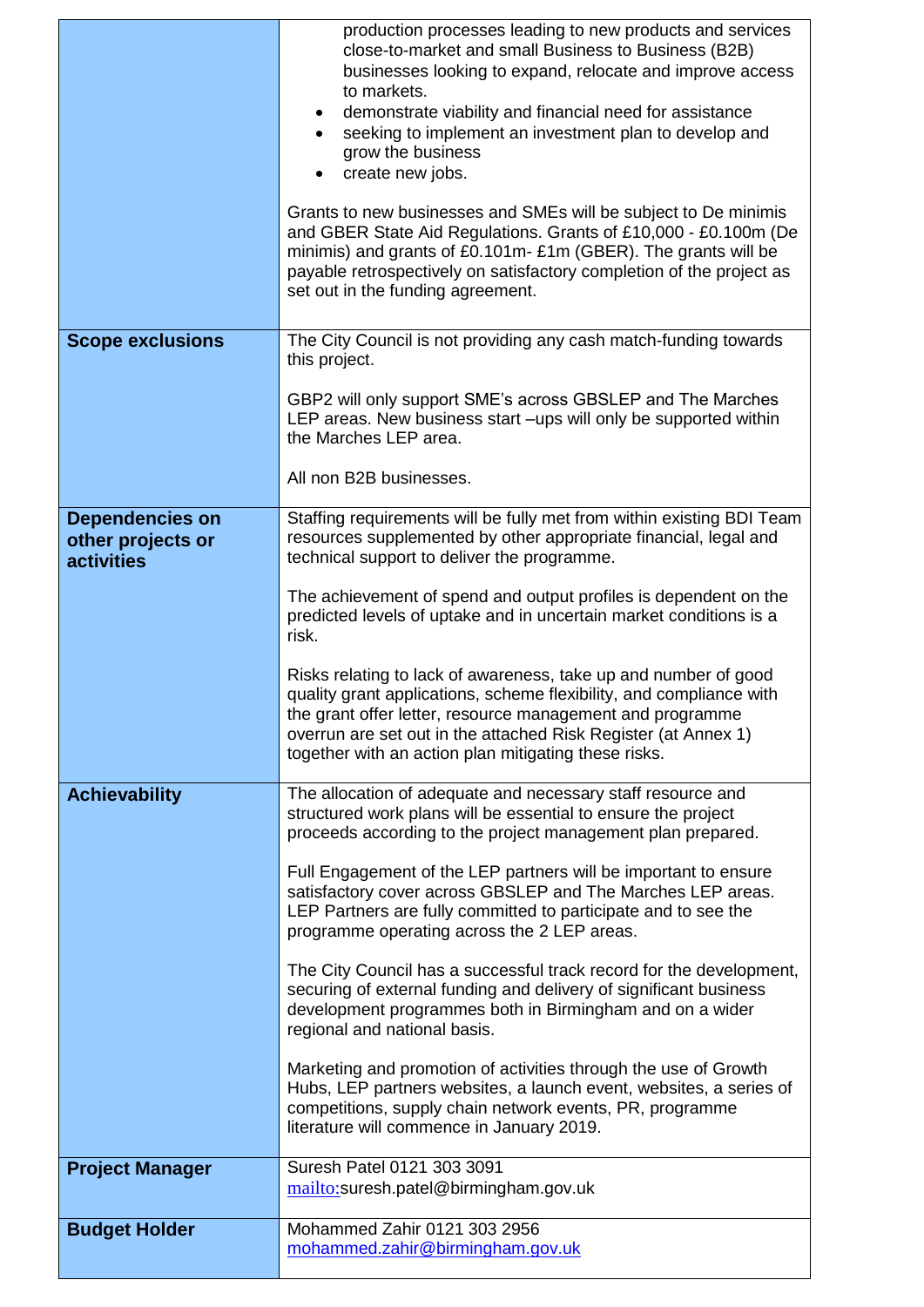| Sponsor                                |                                                   | Waheed Nazir 0121 464 7735 waheed.nazir@birmingham.gov.uk |            |  |
|----------------------------------------|---------------------------------------------------|-----------------------------------------------------------|------------|--|
| <b>Project Accountant</b>              | Rob Pace 0121 303 3817 rob.pace@birmingham.gov.uk |                                                           |            |  |
| <b>Project Board</b><br><b>Members</b> | N/A                                               |                                                           |            |  |
| <b>Head of City Finance</b><br>(HoCF)  | Simon Ansell                                      | Date of HoCF Approval:                                    | 24/10/2018 |  |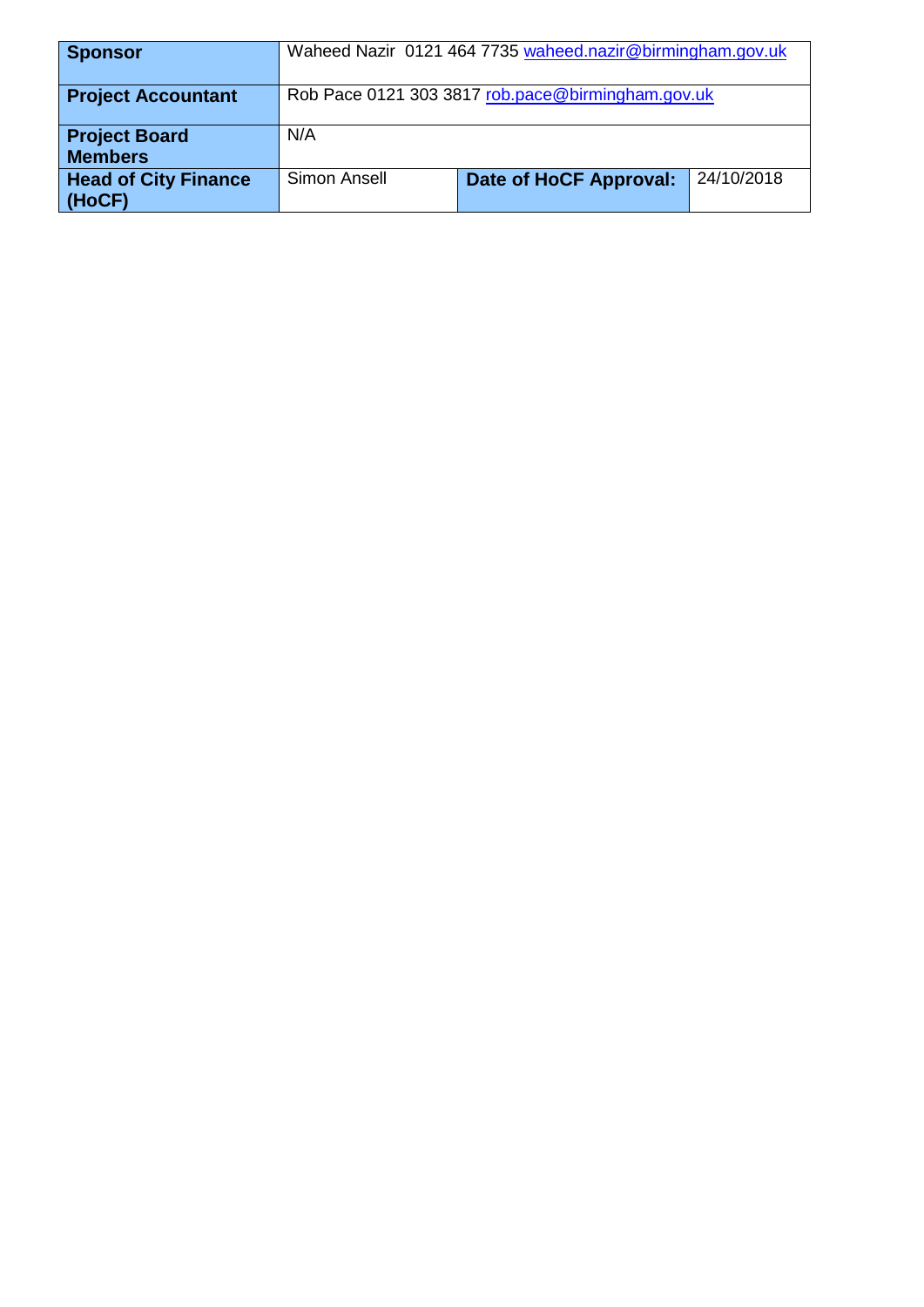| 2. Budget Summary (Detailed workings should also be supplied)                                                                 |        |                                                                          |                                |                           |                             |                                |
|-------------------------------------------------------------------------------------------------------------------------------|--------|--------------------------------------------------------------------------|--------------------------------|---------------------------|-----------------------------|--------------------------------|
|                                                                                                                               |        | 2018/19                                                                  | 2019/20                        | 2020/21                   | 2021/22                     | <b>Totals</b>                  |
| <b>Capital Costs &amp; Funding</b>                                                                                            |        | £000                                                                     | £000                           | £000                      | £000                        | £000                           |
| Expenditure:<br>Business capital investment (new<br>plant, equipment /systems<br>/processes) grants *                         |        | $\mathbf 0$                                                              | 4,956                          | 7,632                     | 5,756                       | 18,344                         |
| <b>Totals</b>                                                                                                                 |        | $\mathbf 0$                                                              | 4,956                          | 7,632                     | 5,756                       | 18,344                         |
| <b>Funding</b><br>ERDF Capital grant (34%)                                                                                    |        | $\boldsymbol{0}$                                                         | 1,685                          | 2,595                     | 1,957                       | 6,237                          |
| <b>SME Match-funding</b>                                                                                                      |        | $\mathbf 0$                                                              | 3,271                          | 5,037                     | 3,799                       | 12,107                         |
|                                                                                                                               |        |                                                                          |                                |                           |                             |                                |
| <b>Totals</b>                                                                                                                 |        | $\mathbf 0$                                                              | 4,956                          | 7,632                     | 5,756                       | 18,344                         |
| <b>Revenue Expenditure:</b>                                                                                                   |        |                                                                          |                                |                           |                             |                                |
| Revenue grants:<br>Product and market development,<br>coaching and mentoring \$                                               |        | $\mathbf 0$                                                              | 616                            | 984                       | 699                         | 2,299                          |
| Programme delivery:<br>Salaries and evaluation<br>Overheads<br>Marketing                                                      |        | 189<br>28<br>3                                                           | 756<br>113<br>10               | 756<br>113<br>10          | 567<br>85<br>$\overline{2}$ | 2,268<br>339<br>25             |
| <b>Totals</b>                                                                                                                 |        | 220                                                                      | 1,495                          | 1,863                     | 1,353                       | 4,931                          |
| <b>Funded By:</b>                                                                                                             |        |                                                                          |                                |                           |                             |                                |
| ERDF revenue grant (54%)<br><b>City Council Match-funding</b><br><b>LEP Partner Match-funding</b><br><b>SME Match-funding</b> |        | 119<br>85<br>16<br>0                                                     | 808<br>340<br>65<br>282        | 1,009<br>339<br>64<br>451 | 737<br>250<br>49<br>317     | 2,673<br>1,014<br>193<br>1,050 |
| <b>Totals</b>                                                                                                                 |        | 220                                                                      | 1,495                          | 1,863                     | 1,353                       | 4,931                          |
| <b>Planned Start date</b><br>for delivery of the<br>project                                                                   | MHCLG) | 1 <sup>st</sup> January 2019 (subject to<br>confirmation of funding from | <b>Technical</b><br>completion | <b>Planned Date of</b>    |                             | 31 <sup>st</sup> December 2021 |

\* This includes SME capital match funding of £12.107m which is a requirement of the ERDF approval, but is not City Council expenditure.

\$ This includes SME capital match funding of £1.050m which is a requirement of the ERDF approval, but is not City Council expenditure.